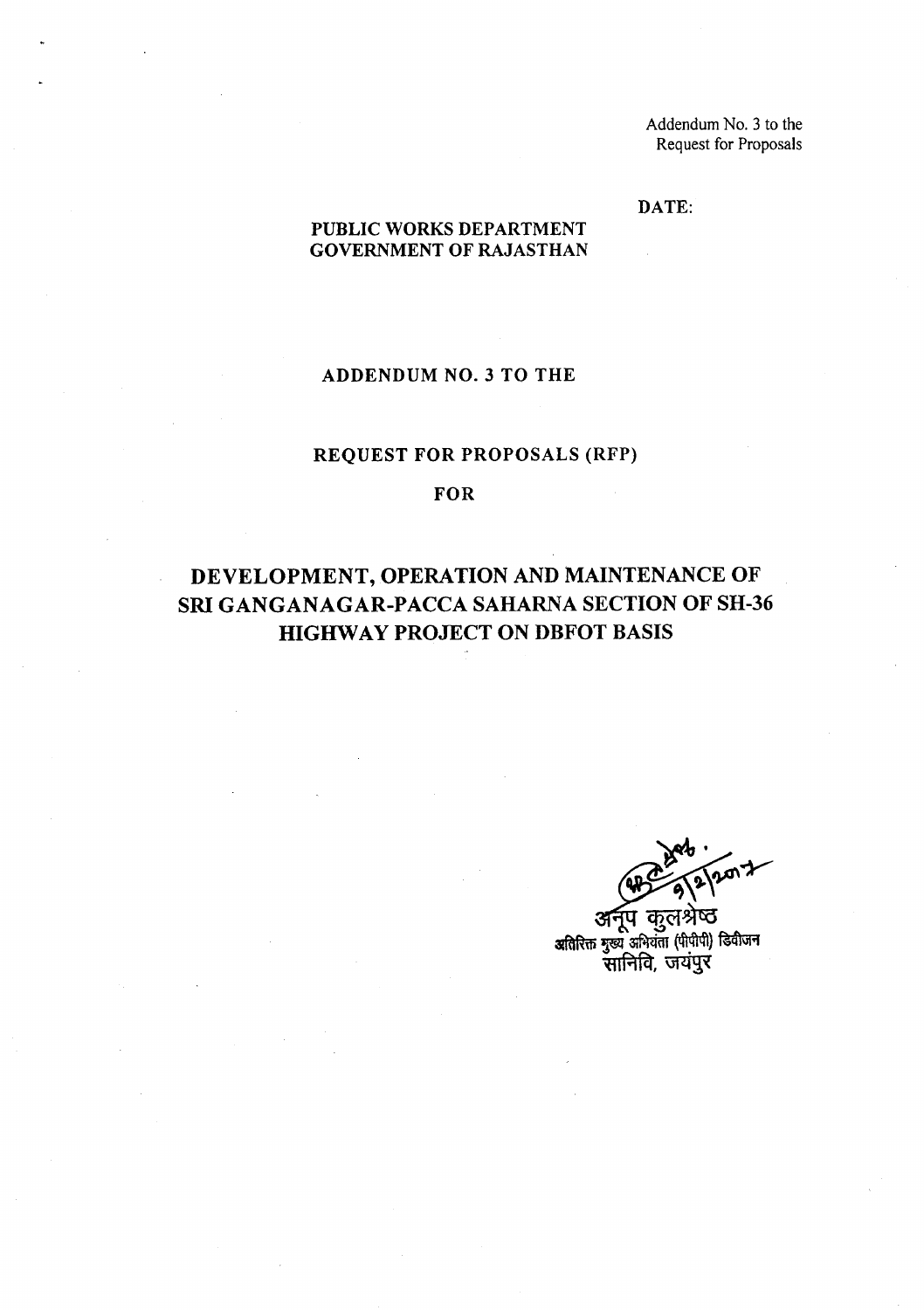The following is the modification to the RFP for Sri Ganganagar- Pacca Saharana section of SH-36 Highway Project. The deletions from the earlier text are indicated as strikethroughs and additions are underlined.

| S. No. | Clause No.                                             | Provision of the Draft Concession Agreement                                                                                                                                                                                                                                                                                                                                                                                                                                                                                                                                                                                                                                                                                                                                                                                                                                                                                                                                                                                                                                                                                                      |  |  |  |
|--------|--------------------------------------------------------|--------------------------------------------------------------------------------------------------------------------------------------------------------------------------------------------------------------------------------------------------------------------------------------------------------------------------------------------------------------------------------------------------------------------------------------------------------------------------------------------------------------------------------------------------------------------------------------------------------------------------------------------------------------------------------------------------------------------------------------------------------------------------------------------------------------------------------------------------------------------------------------------------------------------------------------------------------------------------------------------------------------------------------------------------------------------------------------------------------------------------------------------------|--|--|--|
| (i)    | <b>Draft</b>                                           | <b>Exemption for Local Users</b>                                                                                                                                                                                                                                                                                                                                                                                                                                                                                                                                                                                                                                                                                                                                                                                                                                                                                                                                                                                                                                                                                                                 |  |  |  |
|        | Concession<br><b>Agreement</b><br>(DCA)<br>Clause 27.3 | The Concessionaire shall not collect any Fee from a Local User for non-<br>commercial use of the Project Highway, and shall issue a pass in respect<br>thereof for commuting on a section of the Project Highway as specified in<br>such pass and for crossing the Toll Plaza specified therein. For carrying out<br>the provisions of this Clause 27.3, the Concessionaire shall formulate,<br>publish and implement an appropriate scheme, and make such modifications<br>to the scheme as may reasonably be suggested by the Authority or by Local<br>Users from time to time; provided that for defraying its expenses on issuing<br>of passes and handling of Local Users, the Concessionaire shall be entitled<br>to charge a monthly fee_of_Rs.200 (Rupees two hundred only), with<br>reference to the base year 2015-16 to be revised annually in accordance with<br>the Fee Rules to reflect the variation in WPI, and then rounded off to the<br>nearest 5 (five) rupees; provided further that no passes will be required or<br>Fee collected from a vehicle that uses part of the Project Highway and does<br>not cross a Toll Plaza |  |  |  |
| (ii)   | <b>Draft</b>                                           | Annex - I                                                                                                                                                                                                                                                                                                                                                                                                                                                                                                                                                                                                                                                                                                                                                                                                                                                                                                                                                                                                                                                                                                                                        |  |  |  |
|        | Concession                                             | (Schedule-R)                                                                                                                                                                                                                                                                                                                                                                                                                                                                                                                                                                                                                                                                                                                                                                                                                                                                                                                                                                                                                                                                                                                                     |  |  |  |
|        | <b>Agreement</b>                                       |                                                                                                                                                                                                                                                                                                                                                                                                                                                                                                                                                                                                                                                                                                                                                                                                                                                                                                                                                                                                                                                                                                                                                  |  |  |  |
|        | (DCA)                                                  | Rajasthan State Highways Fee (Determination of Rates and Collection) Rules.                                                                                                                                                                                                                                                                                                                                                                                                                                                                                                                                                                                                                                                                                                                                                                                                                                                                                                                                                                                                                                                                      |  |  |  |
|        | Schedule R-                                            | 2015(copy of Rules is annexed herewith)                                                                                                                                                                                                                                                                                                                                                                                                                                                                                                                                                                                                                                                                                                                                                                                                                                                                                                                                                                                                                                                                                                          |  |  |  |
|        | Annex--1                                               |                                                                                                                                                                                                                                                                                                                                                                                                                                                                                                                                                                                                                                                                                                                                                                                                                                                                                                                                                                                                                                                                                                                                                  |  |  |  |

अनूप कुलश्रेष्ठ

अतिरिक्त मुख्य अभियंता (पीपीपी) डियीजन<br>सानिवि, जयंपुर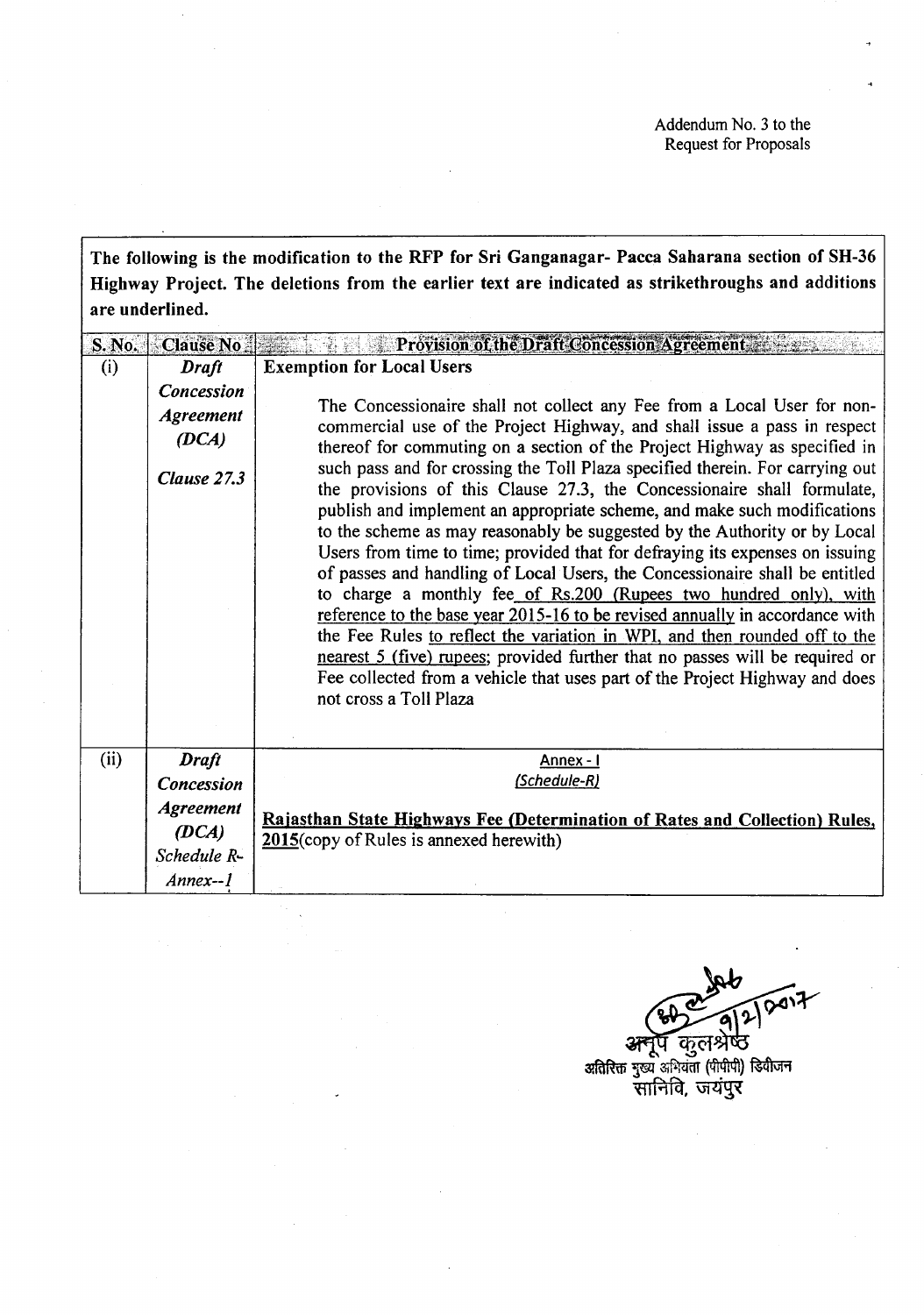#### GOVERNMENT OF RAJASTHAN Public Works Department

#### **NOTIFICATION** Jaipur, May 29, 2015

G.S.R. 32.- In exercise of the powers conferred by section 18 read with section 102 of the Rajasthan State Highways Act, 2014 (Act No. 22 of 2015) (herein after referred to as the "Act"), the State Government hereby makes the following rules for levy and collection of fee for use of sections of state highways, permanent bridges, bypasses and tunnels, namely:-

1. Short title, commencement and application.- (1) These rules may be called the Rajasthan State Highways Fee (Determination of Rates and Collection) Rules, 2015.

(2) They shall come into force on the date of their publication in the Official Gazette.

(3) They shall apply to agreements and contracts executed on or after commencement of these rules.

2. Definitions.  $-(1)$  In these rules, unless the context otherwise requires,-

- (a) "Act" means the Rajasthan State Highways Act,  $2014$  (Act No. 22 of 2015);
- (b) "base year" means the period from  $1<sup>st</sup>$  April 2015 to  $31<sup>st</sup>$  March 2016;
- (c) "bypass" means a section of the state highway bypassing a town or city;
- (d) "concessionaire" means a person with whom an agreement has been entered into under section 19 of the Act;
- (e) "elevated. highway" means any section of state highway raised above ground level through support of piers or columns;
- "executing authority" means the Rajasthan State Highways Authority or an officer or authority notified by the State Government in this behalf; (t)
- "expressway" means a state highway having a divided carriageway with control of access thereto and suitable for high speed traffic; (g)
- "financial year" means the year commencing on the  $1<sup>st</sup>$  day of April of a year and ending on  $31<sup>st</sup>$  day of March of the succeeding year; (h)
- "gross vehicle weight" in respect of any vehicle means the total weight of the vehicle and load certified and registered by the registering authority as permissible for that vehicle under the Motor Vehicles Act, 1988 (Central Act No. 59 of 1988); (i)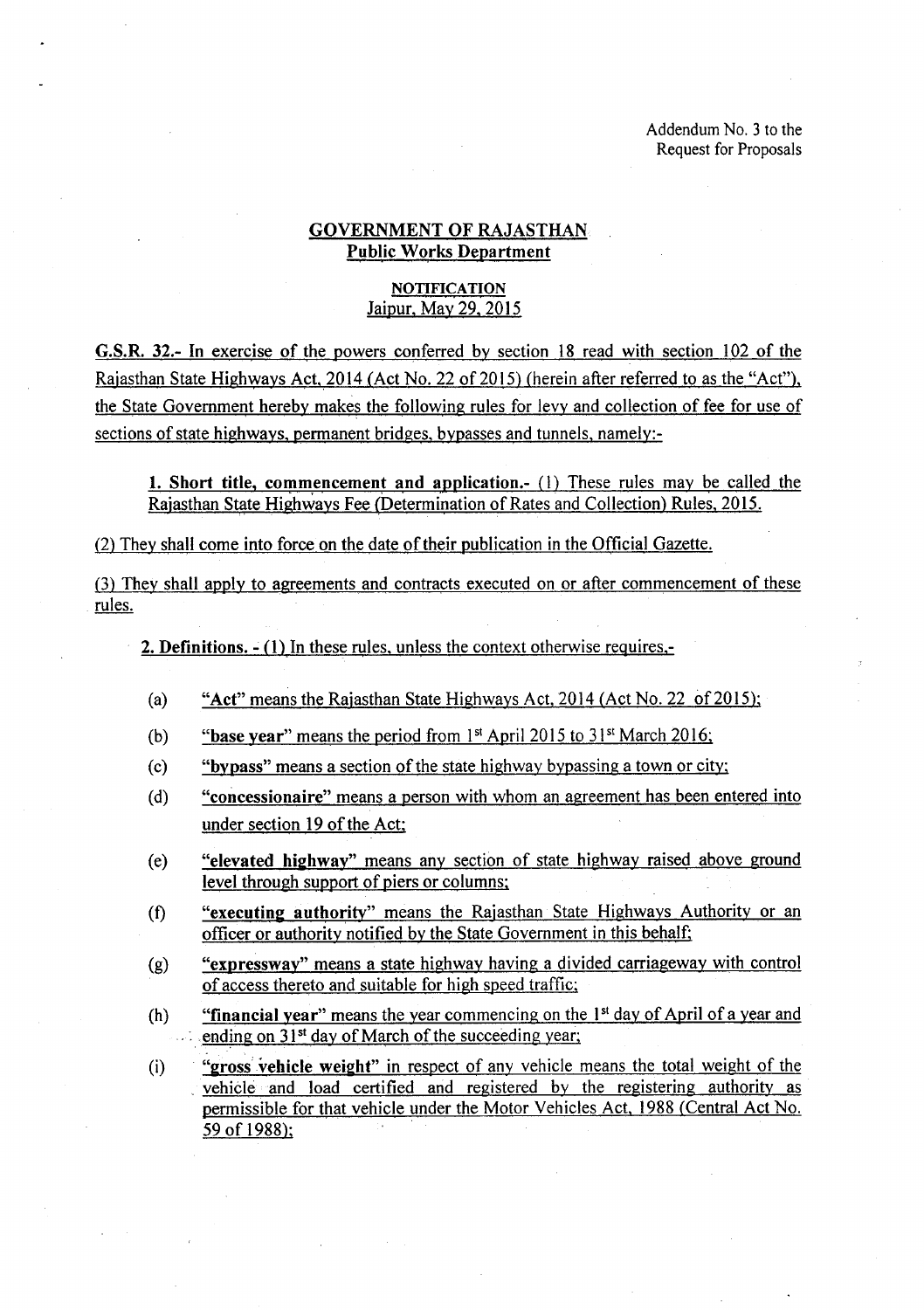- $U($ ) "lane" means a lane forming part of the main carriageway and having a minimum width of three meters and fifty centimeters;
- (k) "mechanical vehicle" means any vehicle driven under its own power including a motor vehicle as defined under the Motor Vehicles Act, 1988 (Central Act No. 59 of 1988);
- (I) "notification" means a notification published in the Official Gazette;
- (m) "public private partnership project" or "PPP project" means a project relating to section of state highway, permanent bridge, bypass or tunnel, as the case may be, for which an agreement is entered into with a concessionaire;
- (n) "public funded project" means a project which is not a PPP project, as defined in clause (m) above and includes a PPP project in respect of which the agreement has expired;
- (0) "State" means the State of Rajasthan; and
- (P) "toll plaza" means any building, structure or booth made for collection of fee.

(2) Words and expressions used herein and not defined but defined in the Act shall have the meanings respectively assigned to them in the Act.

3. Levy of fee.- (1) The State Government may by notification, levy fee for use of any section of state highway, permanent bridge, bypass or tunnel forming part of the state highway, as the case may be, in accordance with the provisions of these rules:

Provided that the State Government may, by notification, exempt any section of state highway, permanent bridge, bypass or tunnel constructed through a public funded project from levy of such fee or part thereof, and subject to such conditions as may be specified in that notification.

(2) The collection of fee levied under sub-rule (1), shall commence within thirty days from the date of completion of the section of state highway, permanent bridge, bypass or tunnel, as the case may be, constructed through a public funded project.

(3) In case of a PPP project, the collection of fee levied under sub-rule (1) shall commence in accordance with the terms of the agreement entered into by the concessionaire.

(4)No fee shall be levied for the use of a section of state highway, permanent bridge, bypass or tunnel, as the case may be, by two wheelers, tractors without trailer, tractors with trolley carrying agricultural produce and animal drawn vehicles:

Provided that tractors and animal drawn vehicles shall not be allowed to use the section of state highway, permanent bridge, bypass or tunnel, as the case may be, where a service road or alternative road is available in lieu of the said state highway, permanent bridge, bypass or tunnel.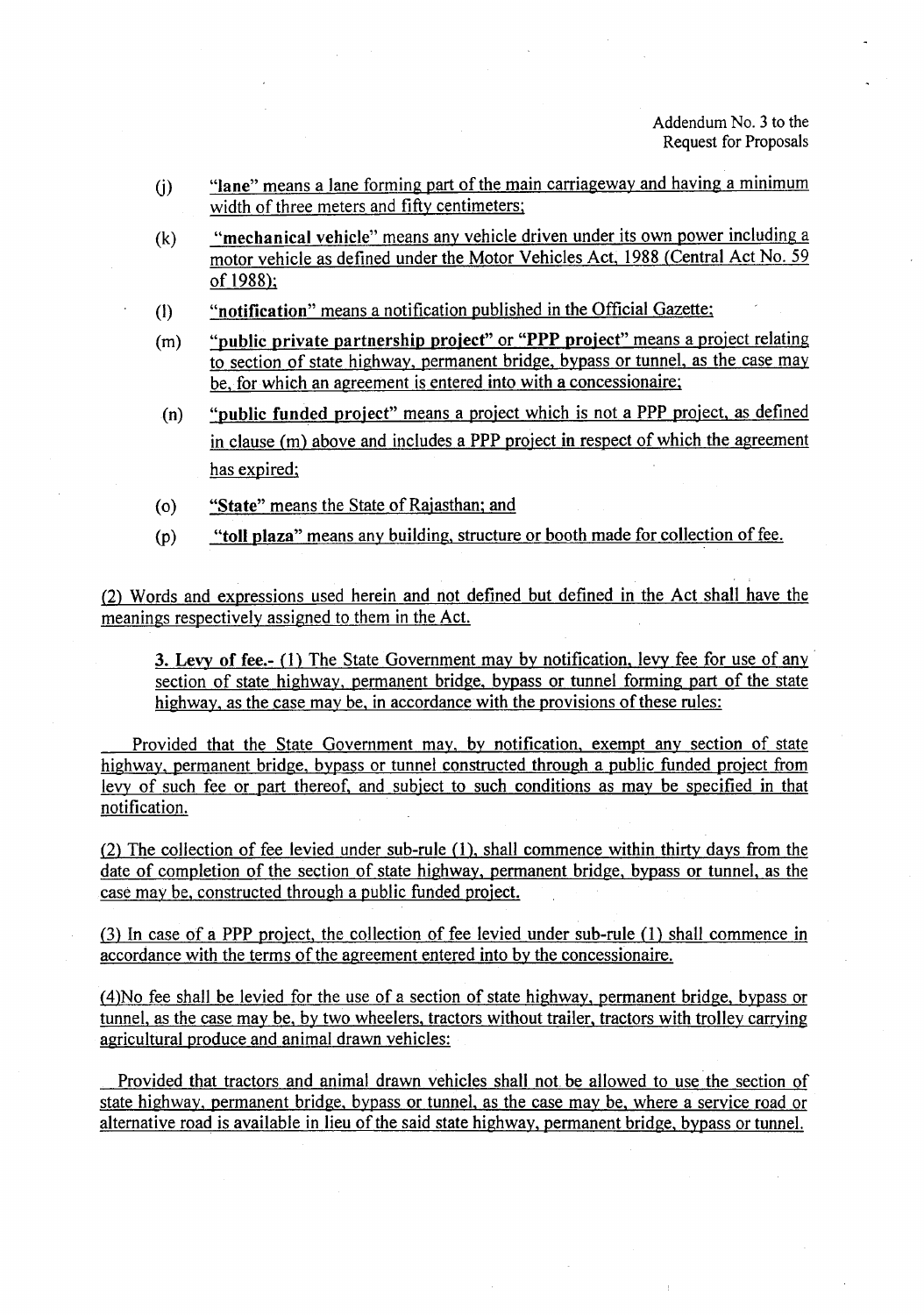Provided further that where a service road or alternative road is available and the owner, driver or the person in charge of a two wheeler is making use of the section of state highway, permanent bridge, bypass or tunnel, as the case may be, he or she shall be charged fifty per cent of the fee levied on a car.

Explanation: For the purposes of this rule,-

- (a) "alternative road" means such other road, the carriageway of which is more than three meters wide and the length of which does not exceed the corresponding length of such section of state highway, by twenty per cent thereof; and
- (b) "service road" means a road running parallel to a section of the state highway which provides access to the land adjoining such section of the state highway.

(5) The fee notified by the State Government under these rules shall be rounded off and levied in a multiple of the nearest rupees five.

4. Base rate of fee.- (1) The rate of fee for use of the section of state highway, permanent bridge, bypass or tunnel constructed through public funded project or PPP project shall be identical.

(2) The rate of fee for use of a section of state highway of two or more lanes shall, for the base year 2015-16, be the product of the length of such section multiplied by the following rates, namely:-

| $S_{\cdot}$<br>No. | <b>Type of Vehicle</b>                                | Base rate of fee per km<br>$(in rupees)$ . |
|--------------------|-------------------------------------------------------|--------------------------------------------|
|                    |                                                       |                                            |
|                    | Car, Jeep, Van or Light Motor Vehicle or Tractor with | 1.05                                       |
|                    | trolley carrying Non-Agricultural Produce             |                                            |
| 2.                 | Light Commercial Vehicle, Light Goods Vehicle or Mini | <u>1.60</u>                                |
|                    | <b>Bus</b>                                            |                                            |
| $\overline{3}$ .   | Bus or Truck                                          | 3.15                                       |
| 4.                 | Heavy Construction Machinery (HCM) or Earth Moving    | 5.25                                       |
|                    | Equipment (EME) or Multi Axle Vehicle (MAV) (three to |                                            |
|                    | six axles)                                            |                                            |
|                    | Oversized Vehicles (seven or more axles)              | 6.30                                       |

Explanation: For the purpose of this rule,-

(a) "car" or "jeep" or "van" or "light motor vehicle" or "tractor with trolley" means any mechanical vehicle the gross vehicle weight of which does not exceed seven thousand five hundred kilograms or the registered passenger carrying capability as specified in the certificate of registration issued under the Motor Vehicles Act, 1988 (Central Act No. 59 of 1988) does not exceed twelve, excluding the driver;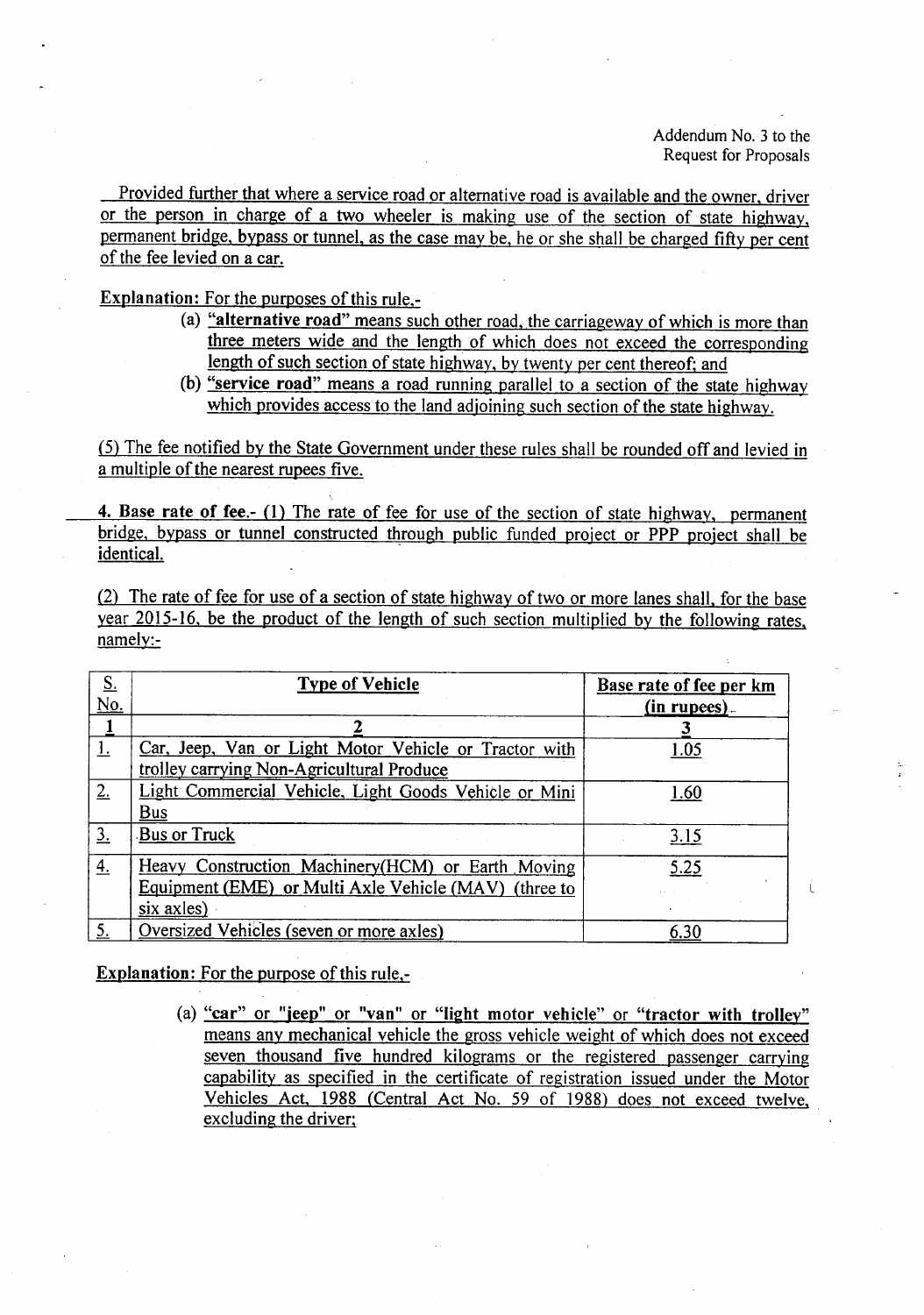- (b) "light commercial vehicle" or "light goods vehicle" or "mini bus" means any mechanical vehicle with a gross vehicle weight exceeding seven thousand five hundred kilograms but less than twelve thousand kilograms or the registered passenger carrying capability as specified in the certificate of registration issued under the Motor Vehicles Act, 1988 (Central Act No. 59 of 1988), exceeds twelve but does not exceed thirty two, excluding the driver;
- (c) "truck" or "bus" means any mechanical vehicle with a gross vehicle weight exceeding twelve thousand kilograms but less than twenty thousand kilograms or the registered passenger carrying capability as specified in the certificate of registration issued under the Motor Vehicles Act, 1988 (Central Act No. 59 of 1988), exceeds thirty two, excluding the driver;
- (d) "heavy construction machinery" or "earth moving equipment" or "multi axle vehicle" means heavy construction machinery or earth moving equipment or mechanical vehicle including a multi axle vehicle with three to six axles or vehicle with a gross vehicle weight exceeding twenty thousand kilograms but less than sixty thousand kilogram; and
- (e) "oversized vehicle" means any mechanical vehicle having seven or more axles or vehicle with a gross vehicle weight exceeding sixty thousand kilograms.

(3) The rate of fee for use of permanent bridge, bypass or tunnel constructed with the cost exceeding rupees five crore, shall, for the base year 2015-16, be as follows:-

| Base rate of fee (rupees per vehicle per trip) |                   |                          |              |            |           |  |  |  |
|------------------------------------------------|-------------------|--------------------------|--------------|------------|-----------|--|--|--|
| of<br>Cost<br>permanent                        | Jeep, Van<br>Car, | Light                    | <b>Truck</b> | HCM,       | Oversized |  |  |  |
| bridge,<br>bypass<br>or                        | or Light Motor    | Commercial               | or Bus       | EME<br>or  | Vehicle   |  |  |  |
| tunnel<br>(rupees)<br>$\mathbf{in}$            | Vehicle           | Vehicle,<br><b>Light</b> |              | <b>MAV</b> |           |  |  |  |
| crore)                                         |                   | Goods Vehicle or         |              |            |           |  |  |  |
|                                                |                   | Mini Bus                 |              |            |           |  |  |  |
| 5.0 to 7.5                                     | 5,0               | 7.5                      | 15.0         | 22.0       | 30.0      |  |  |  |
| For every additional                           |                   |                          |              |            |           |  |  |  |
| rupees five crore or                           |                   |                          |              |            |           |  |  |  |
| thereof,<br>part                               |                   |                          |              |            |           |  |  |  |
| exceeding<br>rupees                            |                   |                          |              |            |           |  |  |  |
| five<br>point<br>seven                         |                   |                          |              |            |           |  |  |  |
| and<br>crore<br>$\mathbf{u} \mathbf{p}$<br>to  |                   |                          |              |            |           |  |  |  |
| rupees one hundred                             |                   |                          |              |            |           |  |  |  |
| crore.                                         | 1.0               | 1.50                     | 3.0          | 4.50       | 6.0       |  |  |  |
| For every additional                           |                   |                          |              |            |           |  |  |  |
| rupees five crore or                           |                   |                          |              |            |           |  |  |  |
| thereof,<br>part                               |                   |                          |              |            |           |  |  |  |
| exceeding<br>rupees                            |                   |                          |              |            |           |  |  |  |
| one hundred crore.                             | 0.75              | 1.15                     | 2.25         | 3.40       | 4.50      |  |  |  |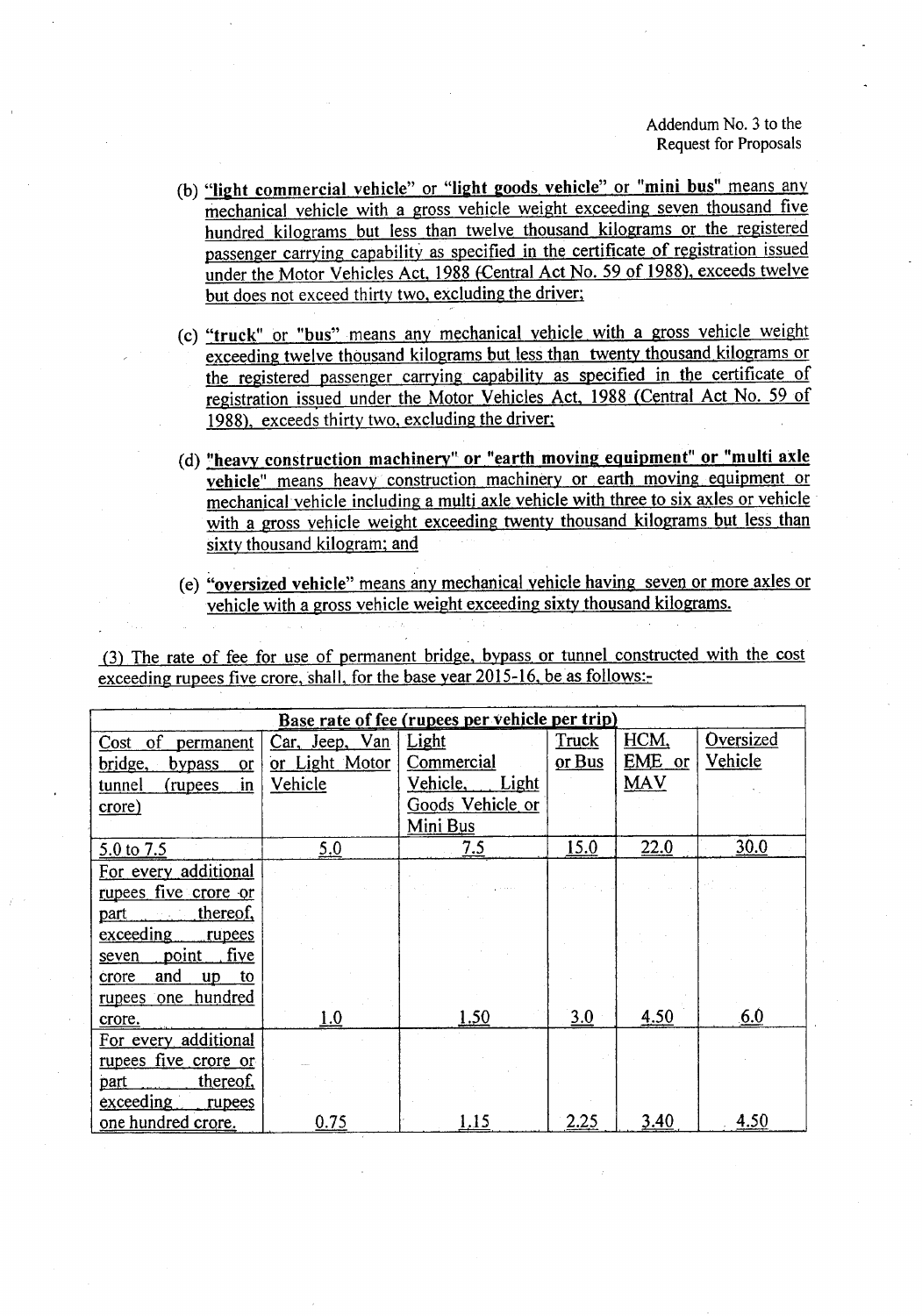Provided that while computing fee for the section of state highway on which a permanent bridge, bypass or tunnel costing rupees five crore or more is situated, the length of such permanent bridge, bypass or tunnel shall be excluded from the length of such section of state highway and fee shall be levied at the rates specified for such permanent bridge, bypass and tunnel:

Provided further that where the cost of such permanent bridge, bypass or tunnel, as the case may be, is less than rupees five crore, and the said permanent bridge, bypass or tunnel, forms part of the section of state highway, then instead of above rate of fee, the rate of fee specified under sub-rule (2) shall be applicable for such permanent bridge, bypass or tunnel.

Explanation: For the purpose of this sub-rule,-

- (a) the cost of a PPP project, or any structure thereof, shall be the cost as assessed by the executing authority prior to invitation of bids from the concessionaire; and
- (b) the cost for public funded project shall be the cost as assessed by the executing authority three months prior to completion thereof.

(4) The rate of fee for use of a section of state highway having a carriageway width of less than seven meters, on which substantial improvement has been made, shall be seventy five per cent of the rate specified in sub-rule (2).

(5) The rate of fee for use of a section of expressway shall be twice the rate specified in sub-rule  $(2)$ :

Provided that the Government may by notification specify a higher rate not exceeding three times the rate specified in sub-rule (2).

(6) The Government may by notification declare any section of a state highway as a commercial section and specify that the rate of fee for use of such section by goods carrying commercial vehicles shall be twice the rate specified in sub-rule (2) or such higher rate not exceeding three times the rate specified in the sub-rule (2), as the Government may specify.

5. Annual revision of rate of fee.- (1) The rates specified under rule 4 shall be increased without compounding, by three per cent each year, and such increased rate shall be deemed to be the base rate for the subsequent years. For the avoidance of doubt. the first increase hereunder shall come into effect on April 1, 2016.

"

(2) The applicable base rates shall be revised annually with effect from 1st April each year to reflect the increase in wholesale price index as applicable for January 1, 2015 and for January 1 of the year, in which such revision is undertaken but such revision shall be restricted to forty per cent of the increase in wholesale price index.

(3) The formula for determining the applicable rate of fee shall be as follows:-

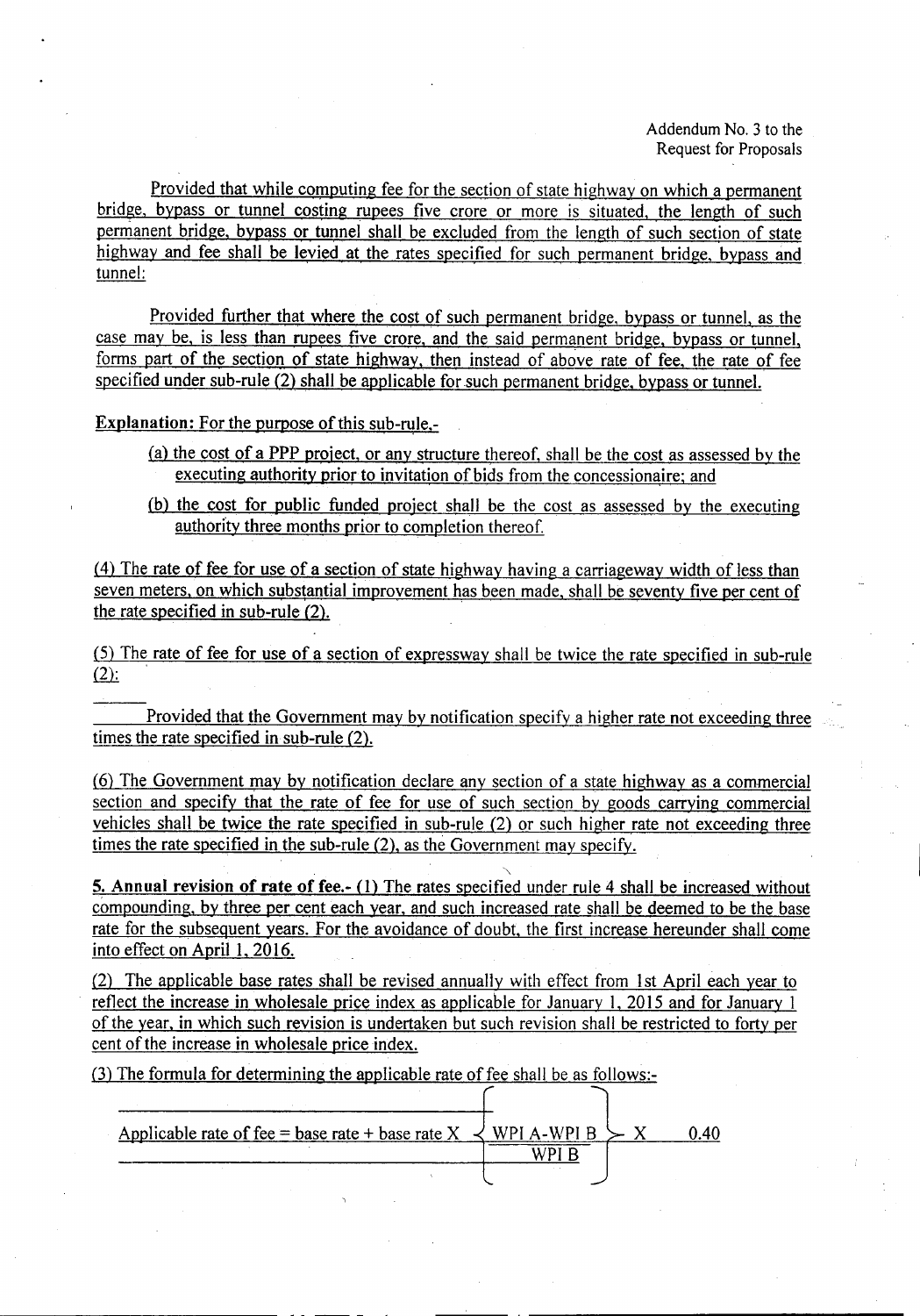Explanation: For the purposes of this sub-rule,·

- (a) applicable rate of fee shall be the rate payable by the user;
- (b) base rate shall be the rate specified in rule 4 read with sub-rule (1) above;
- (c) WPI A means the wholesale price index as applicable for 1st January of the year in which such revision is undertaken; and
- (d) WPI B means the wholesale price index as applicable for January 1, 2015.
	- Illustration: If the revision is to be made for the year 2016-17 by applying the wholesale price index as applicable for January 1, 2016, then the rate for car, jeep or van will be 1.10 as computed below (assuming for the purposes of this illustration that the WPI as applicable for January 1, 2015 and for January 1, 2016 is 100 and 105 respectively):
	- Applicable rate of fee:  $1.082 + 1.082$  X  $\frac{105-100}{100}$  $X = 0.4 = 1.10$
	- Explanation: The wholesale price index applicable for 1st January of a particular year would be the wholesale price index as published for and in respect of December 31<sup>st</sup> of the immediately preceding year.

(4) Annual revision of rate of fee under this rule shall be effective from 1st of April every year.

6. Collection of fee.- (1) Fee levied under these rules shall be collected by the State. Government, executing authority or the concessionaire, as the case may be, at the toll plaza.

(2) Every driver, owner or person in charge of a mechanical vehicle shall for the use of the section of state highway, permanent bridge, bypass or tunnel, before crossing the toll plaza, pay the fee specified under these rules.

(3) The fee collected under these rules shall be paid either in cash or through smart card or on board unit (transponder) or any other like device:

Provided that no additional charges shall be realised for making the payment of fee by use of a smart card or on board unit (transponder) or any other such device.

(4) Any driver, owner or person in charge of a mechanical vehicle who opts for the installation of on board unit (transponder) or any other such device for payment of fee, shall deposit a refundable security equivalent to the cost of the equipment with the State Government, the executing authority or the concessionaire, as the case may be, for such installation and no interest shall accrue on such security deposit.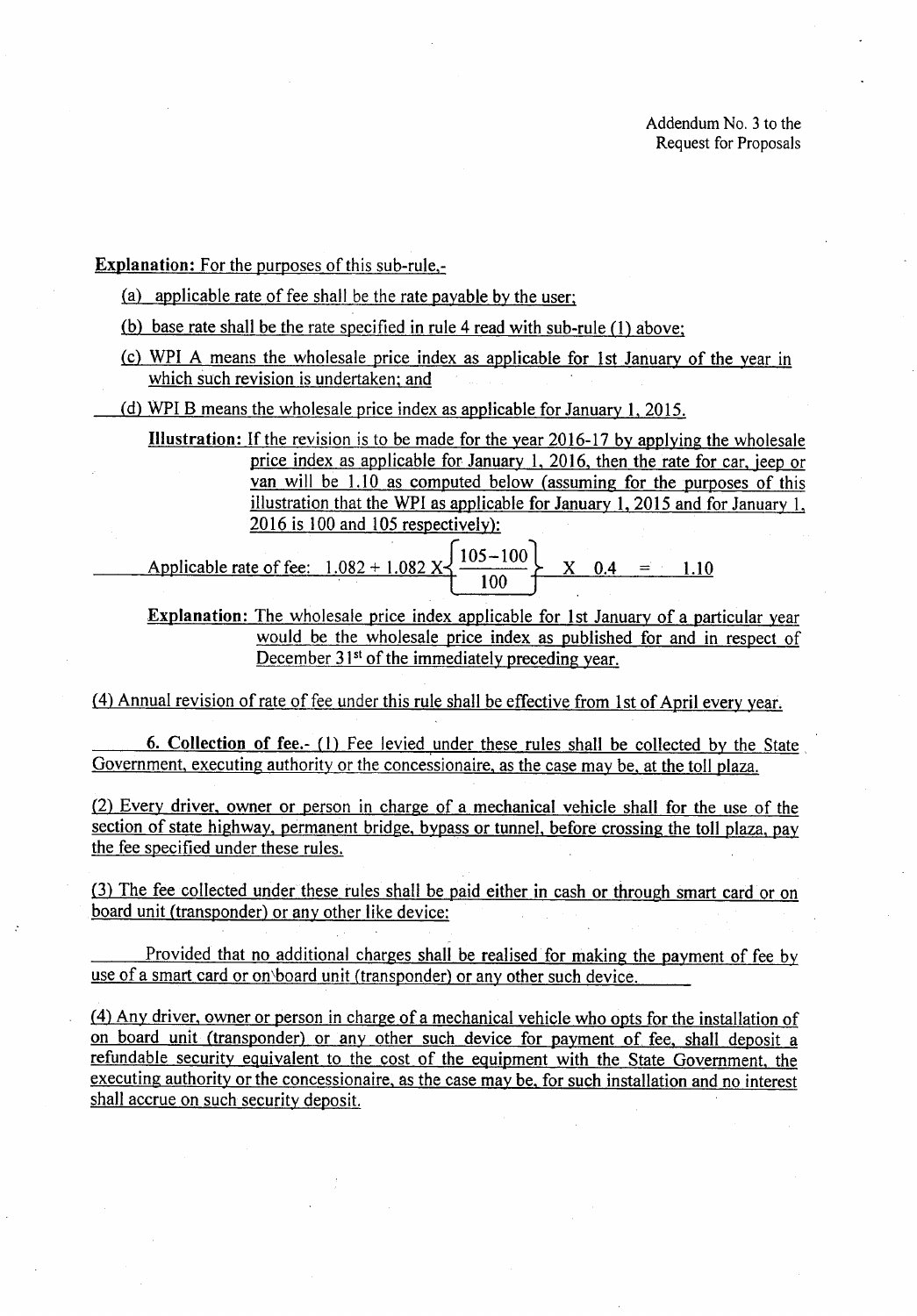(5) The person receiving such fee under sub-rule (2), shall issue to the driver, owner or person in charge of mechanical vehicle a receipt, specifying therein the date and time of such receipt of fee, total amount received, and the class of vehicle for which the fee has been received:

Provided that where the fee is paid through smart card or on board unit (transponder) or any other such device, a receipt shall be issued on demand only.

- (6) The fee shall be collected in perpetuity by the State Government or the executing authority, as the case may be, and for a specified period in accordance with the terms of the agreement entered into by the concessionaire.
- (7) In respect of public funded projects the fee levied under these rules shall be collected by the State Government or the executing authority, as the case may be, through its own officials or through a contractor.
- 7. Remittance and appropriation of fee.- (1) In case of public funded projects, the fee collected under the provisions of these rules by every executing authority shall be remitted to the State Government:

Provided that the State Government may by notification allow any or all executing authorities to appropriate the whole or any part of the fee for such purposes and subject to such conditions as may be specified in the said notification:

Provided further that in case of PPP projects, the fee collected under the provisions of these rules shall be appropriated by the concessionaire in accordance with the provisions of, and for the performance of its obligations under the agreement entered into by such concessionaire.

- (2) Every executing authority shall remit to the State Government, the amount of fee collected over and above the amount permitted to be appropriated by the executing authority under sub-rule (1), within ninety days from the date of the closing of the financial year along with an annual return showing the amount collected and the expenditure incurred on collection of fee, including the administrative and'management expenses.
- (3) The State Government shall by notification determine the administrative and management expenses which may be allowed to be deducted and retained by the executing authority.

8. Location of toll plaza.- (1) The executing authority or the concessionaire, as the case may be, shall not establish a toll plaza within a distance of five kilometers from the limits of a municipal or local town area:

Provided that the executing authority may, for reasons to be recorded in writing, locate or allow the concessionaire to locate a toll plaza within a distance of five kilometers of such limits of a municipal or local town area, but in no case within two kilometers of such limits of a municipal or local town area: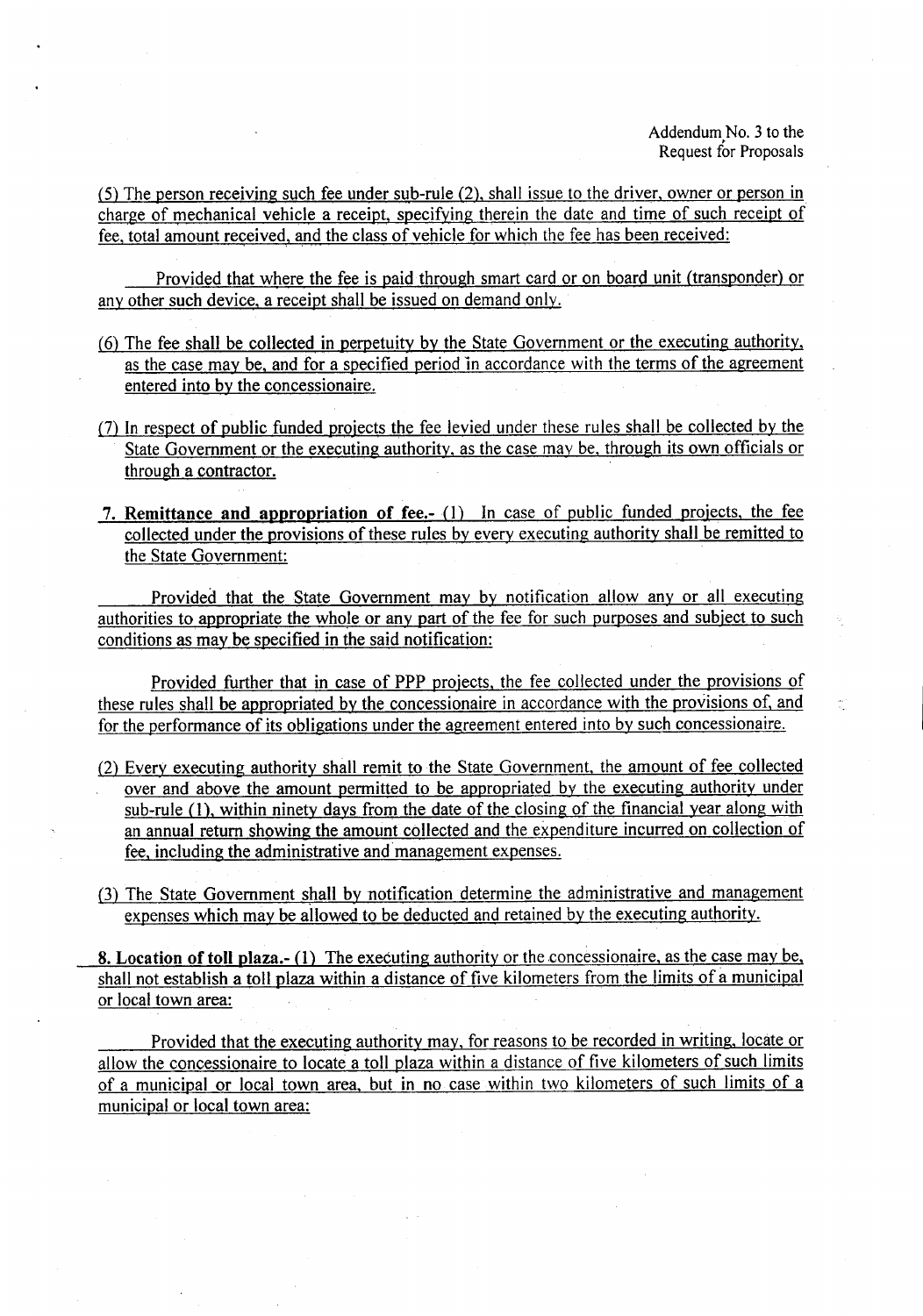Provided further that where a section of the state highway, permanent bridge, bypass or tunnel, as the case may be, is constructed within the municipal or town area limits or within two kilometers from such limits, primarily for use of the residents of such municipal or town area, the toll plaza may be established within the limits of the municipal or town area or within a distance of two kilometers from such limits.

(2) Any other toll plaza on the same section of state highway and in the same direction shall not be established within a distance of forty kilometers:

Provided that where the executing authority deems necessary, it may for reasons to be recorded in writing, establish or allow the concessionaire to establish another toll plaza within a distance of forty kilometers.

Provided further that a toll plaza may be established within a distance of forty kilometers from another toll plaza if such toll plaza is for collection of fee for a permanent bridge, bypass or tunnel.

Provided also that two toll plazas on the same state highway may be established within a distance of forty kilometers if they are located on different sides of a town having a population exceeding twenty thousand.

Provided also that the restrictions specified in this rule shall not apply to a section of the state highway specified in sub-rule (6) of rule 4.

- 9. Discounts. (1) The executing authority or the concessionaire, as the case may be, shall upon request provide a pass for multiple journeys to cross a toll plaza within the specified period at the rates specified in sub-rule (2).
- (2) A driver, owner or person in charge of a mechanical vehicle who makes use of the section of state highway. permanent bridge, bypass or tunnel, may opt for a pass under sub-rule (1) upon payment of fee in accordance with the following rates, namely:-

| $\frac{S}{No}$ | Amount payable                        | <b>Maximum</b><br>number of one | Period of validity         |
|----------------|---------------------------------------|---------------------------------|----------------------------|
|                |                                       | way journeys<br>allowed         |                            |
|                |                                       |                                 |                            |
|                | One and half times of the fee for one | <u>Two</u>                      | Twenty four hours from the |
|                | way journey                           |                                 | time of payment            |
| 2.             | Two-thirds of the amount of fee       | <u>Fifty</u>                    | One month from the date of |
|                | payable for fifty single journeys.    |                                 | payment                    |

(3) A person who owns a mechanical vehicle registered for non-commercial purposes and uses it as such for commuting on a section of state highway, permanent bridge, bypass or tunnel, may obtain a pass, on payment of fee at the base rate of rupees two hundred per calendar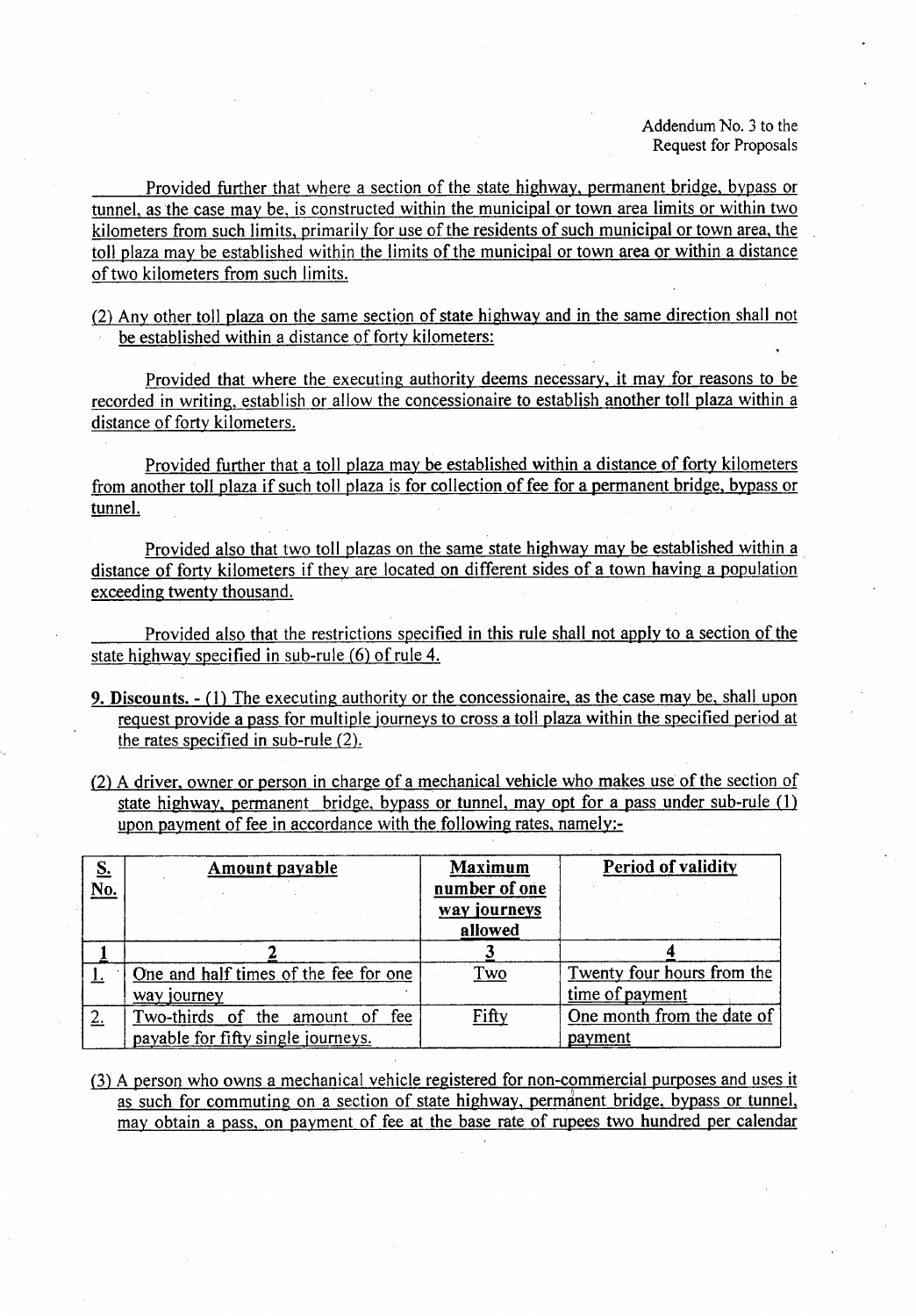month applicable for the year 2015-16 and revised annually in accordance with rule 5, authorizing it to cross the toll plaza specified in such pass:

Provided that such pass shall be issued only if such driver, owner or person in charge of such mechanical vehicle resides within a distance of twenty kilometers from the toll plaza specified by such person and the use of such section of state highway, permanent bridge, bypass or tunnel, as the case may be, does not extend beyond the toll plaza next to the specified toll plaza.

Provided further that no such pass shall be issued if a service road or alternative road is available for use by such driver, owner or person in charge of a mechanical vehicle.

- (4) No pass shall be issued or fee collected from a driver, owner or person in charge of a mechanical vehicle that uses part of the section of a state highway and does not cross a toll plaza.
- 10. Rate of fee for overloaded vehicles.- (1) Without prejudice to the liability of the driver, owner or a person in charge of a mechanical vehicle under any law for the time being in force, a mechanical vehicle loaded in excess of ten percent of the permissible load specified for its category under sub-rule (2) of rule 4, shall be liable to pay fee at the rate which is applicable for the next higher category of mechanical vehicles and shall also pay an equivalent amount for causing potential damage to the road structure:

Provided that the payment of such fee for overloading shall not in any manner entitle a driver or owner or a person in charge of a mechanical vehicle to make use of such state highway and his or her vehicle shall be prevented from using the state highway or crossing the toll plaza until the excess load has been removed from such mechanical vehicle.

(2) The weight of a mechanical vehicle, as recorded at a weighbridge installed at the toll plaza, shall be the basis for levying the fee for overloading under this rule:

Provided that where no weighbridge has been installed at the toll plaza, no fee for overloading shall be levied and collected under this rule and the driver, owner or person incharge of the mechanical vehicle shall only be liable to pay the fee applicable for such vehicle.

11. Exemption from payment of fee. - (1) No fee shall be levied and collected from a mechanical vehicle,-

(a) Transporting and accompanying,-

- (i) President of India;<br>(ii) Vice President of I
- (ii) Vice President of India;<br>(iii) Prime Minister of India:
- Prime Minister of India;
- (iv) Speakers of Lok Sabha and Rajya Sabha;<br>(v) Union Ministers:
- (v)  $\frac{\text{Union Ministers}}{\text{Judges of Sunrem}}$
- Judges of Supreme Court:
- (vii) Governor of Rajasthan;
- (viii) Chief Minister of Rajasthan;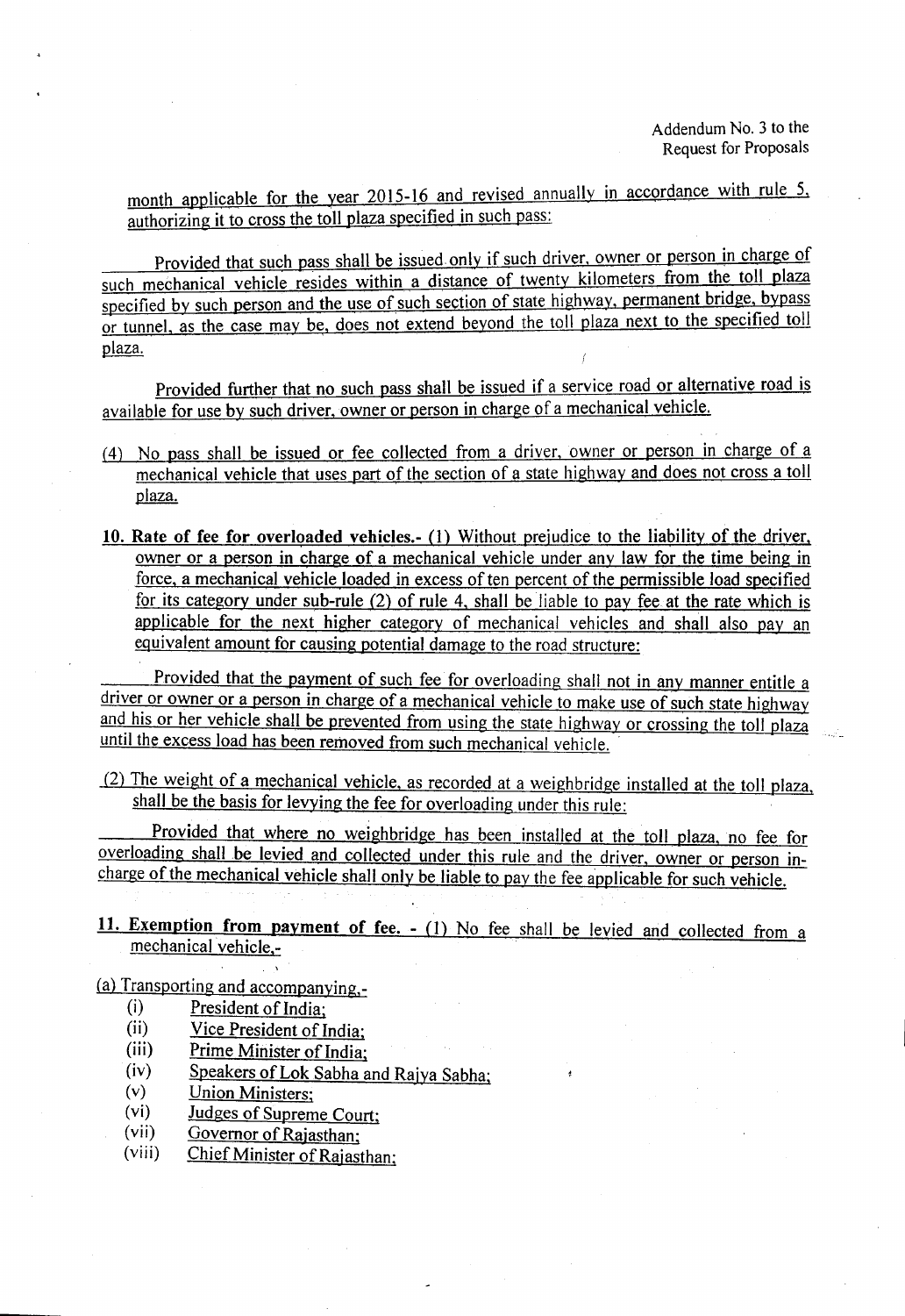- (ix) Speaker of Rajasthan Vidhan Sabha;
- (x) Ministers of Rajasthan Government;
- (xi) Judges of Rajasthan High Court;
- (xii) Lok Pal and Lokayukta of Rajasthan;
- (xiii) Chief Secretary to Government of Rajasthan;
- (xiv) Governors and Chief Ministers of other States; and
- (xv) Foreign dignitaries on State visit.
- (b) Vehicles transporting,-
	- .(i) Secretaries to Government of Rajasthan;
	- (ii) Members of Parliament;
	- (iii) Members of Legislative Assembly;
	- (iv) Executive Magistrates within their jurisdiction; and
	- (v) Zila Pramukh in his/ her district.
- (c) Vehicles of Defence and Para Military forces;
- (d) Vehicles of Police Department;
- (e) Fire Fighting Vehicles:
- (f) Ambulances;
- (g) Funeral Vans; and
- (h) Vehicles of the Rajasthan State Highways Authority.
- 12. Display of Information.- (1) The executing authority or the concessionaire, as the case may be, shall publish a. notice specifying the amount of fee to be charged from different categories of mechanical vehicles, in at least one newspaper each, in Hindi and English language, having a wide circulation in the local area.
- (2) The executing authority or the concessionaire, as the case may be, shall prominently display in Hindi and English one thousand meters and five hundred meters respectively ahead of the toll plaza,-
	- (i) The amount of fee payable for each class of vehicles and the discounts available under rule 9;
	- (ii) The categories of vehicles exempted from payment of fee; and
	- (iii) The name, address and telephone or contact number of the executing authority or the concessionaire, as the case may be.

(3) The height of the display boards, their quality and size of lettering shall. be clearly visible and legible to the users.

13. Unauthorized collection. - (1) An officer authorized by the State Government or by the executing authority, as the case may be, may assess the excess fee collected, if any, by the executing authority or the concessionaire, as the case may be, and recover the same from such authority or concessionaire, along with an additional sum equal to twenty five per cent of the excess fee collected: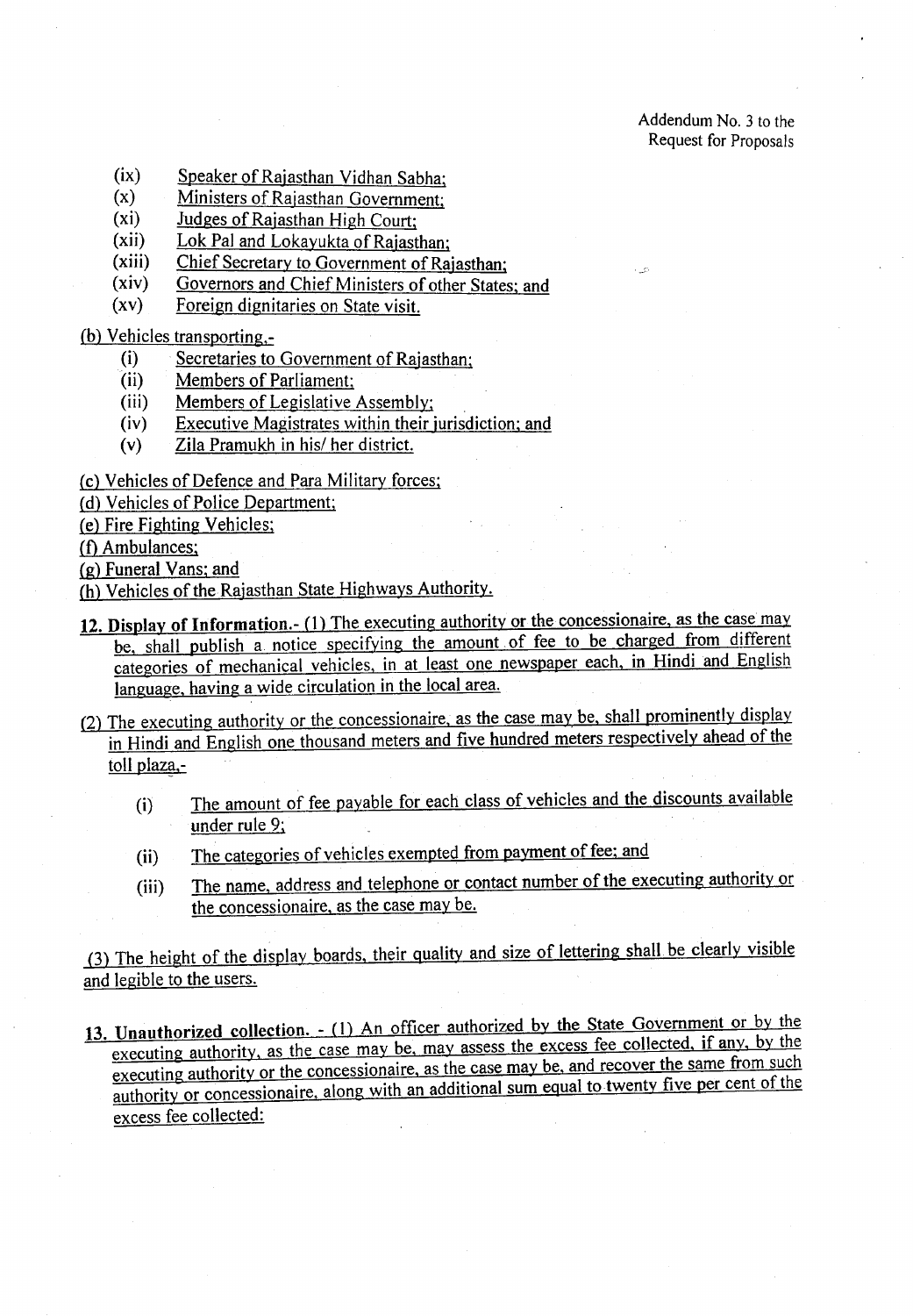Provided that no recovery of such excess fee shall be made unless an opportunity of hearing has been given to the executing authority or concessionaire, as the case may be.

(2) Any driver, owner or person in charge of a mechanical vehicle aggrieved by unauthorized collection of fee, may lodge a complaint with the officer authorized by the State Government or the executing authority, as the case may be, in this behalf, who shall after hearing the parties pass an order on such complaint, within 30 (thirty) days thereof, for refund of excess payment and for damages to compensate for the inconvenience suffered by such user.

14. Failure to pay fee.- (1) If any driver, owner or person in charge of a mechanical vehicle does not pay or refuses to pay the fee for use of state highway, permanent bridge, bypass or tunnel, his or her vehicle shall not be allowed to use such section of state highway, permanent bridge, bypass or tunnel, and in case such vehicle obstructs the normal flow of traffic, the executing authority or the concessionaire, as the case may be, may get such obstructing vehicle removed from the state highway, permanent bridge, bypass or tunnel, as the case may be.

- $(2)$  Where the driver or the person in charge of a mechanical vehicle refuses or fails to pay the fee levied under these rules, the same shall be recovered from the registered owner of the mechanical vehicle.
- (3) Where the State Government, executing authority or the concessionaire, as the case may be, has reason to believe that a mechanical vehicle is plying on a section of the state highway, permanent bridge, bypass or tunnel without payment of fee due. it may stop such vehicle for the purpose of verifying the payment thereof and collect the fee due from such vehicle.
- (4) Any person who fails to pay the fee due or evades payment thereof in any manner shall be liable for payment of a fine equal to one- third of the fee due in accordance with the provisions of sub-section(3) of section 18 of the Act.
- 15. Power of State Government to verify records.- An officer duly authorized by the State Government or the executing authority, as the case may be, shall have the power to verify the collection of fee and inspect any document, records, other information, receipts or reports of the executing authority or the concessionaire, as the case may be.
- 16. Collection of fee in respect of PPP Project. (1) the fee levied under the provisions of subrule (3) of rule 3 shall be collected by the concessionaire till its agreement is in force.
- (2) On and from the date of expiry of the agreement specified under sub-rule (3) of rule 3, the fee levied shall be collected by the State Government or the executing authority, as the case<br>may be. may be.
- 17. Bar on installation of additional barrier.- No barrier shall be installed at any place, other than at the toll plaza, except with the prior permission in writing of the State Government or the executing authority, as the case may be, who after being satisfied that there is evasion of fee, may allow on such terms and conditions as it may impose, the installation of such additional barrier by the State Government, the executing authority or the concessionaire, as the case may be, within ten kilometers from the toll plaza, to check the evasion of fee: